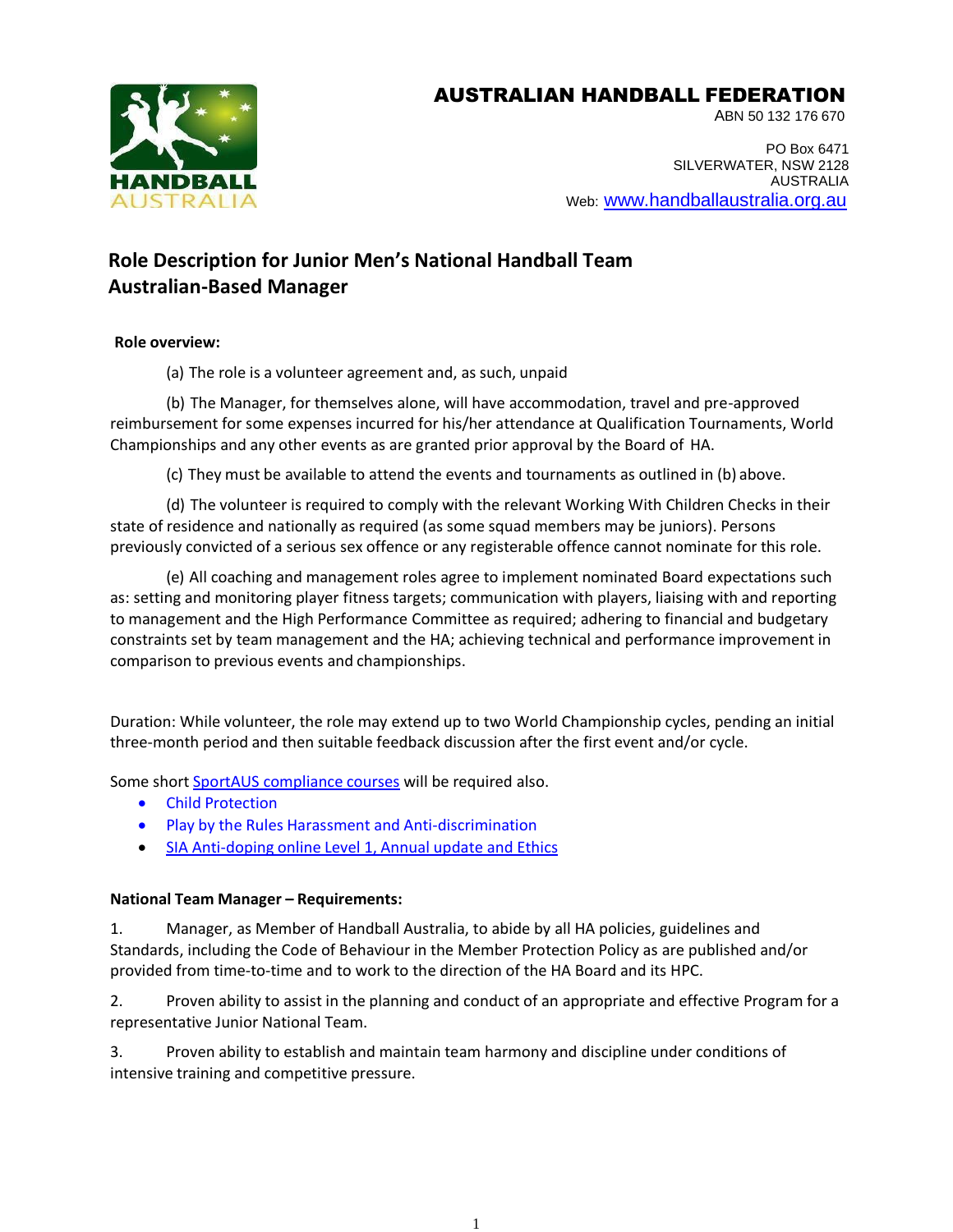4. Proven ability to prioritise and manage the application of all available resources to achieve the most effective outcome for the team.

- 5. Proven ability to perform key responsibilities as outlined below.
- 6. Demonstrated behavioural competencies and qualities required for the role as outlined below.
- 7. Preparedness to accept the conditions as outlined above.

#### **National Team Manager - Responsibilities include:**

• All communication with State Association administrations, national squad members, HA Board and any other relevant persons and organisations on behalf of the National Junior Men's Team Program in consultation with the HA High Performance Committee.

• In consultation with the HA Coaching staff, formulate, prepare and distribute a suitable Program oftraining, competition and other events for the appointed period.

• Arrange and liaise with medical and support staff to ensure adequate resources are available to allow them to perform their job to the best possible standard.

• When necessary arrange for transportation of injured or ill players to an appropriate medical facility for treatment in consultation with medical and support staff.

• Organise all matters related to meals, snacks, hydration, etc for players and officials whilst in camp, training, competition and other events in consultation with coaching, medical and supportstaff.

• Manage the attendance of all participants (players and officials) at camps, training, competition and other events, including but not limited to arranging airline tickets and other transport, accommodation and facilities, in consultation with the HA High Performance Committee representative.

• Manage the procurement, distribution, maintenance and security of National Team uniforms, including arranging laundry of such items (including other, personal items when possible) particularly during extended camps and overseas tours, noting that procurement of uniforms must be arranged in consultation with the HA High Performance Committee representative.

Provide guidance to players and officials in relation to equipment, clothing, personal effects, etc as required for travel in relation to camps, training, competition and other events.

In relation to camps, training, competition and other events, prepare a schedule of activities and tasks and post and/or communicate its contents to all players and officials, on a daily basis, in consultation with coaching, medical and support staff.

• Prepare and maintain a budget in relation to the Program of training, competition and other events for the appointed period, in conjunction with the HA High Performance Committee representative.

• Comply with HA guidelines in relation to all income and expenditure related to the Program, in conjunction with the HA High Performance Committee.

• Prepare reports on the activities of the Team, in an approved format, including a report on all financial matters, for the relevant period as specified by the HA Board, in conjunction with the HA High Performance Committee representative.

• Assist in the establishment and maintenance of team harmony and discipline under conditions of intensive training and competitive pressure, in accordance with HA Policies and codes of conduct, in consultation with the HA High Performance Committee representative and coaching staff.

• Ensure athletes are advised of limitations to travel and HA insurance in regard to injuries received whilst training or in competition. Assist athletes with claim procedure ifrequired.